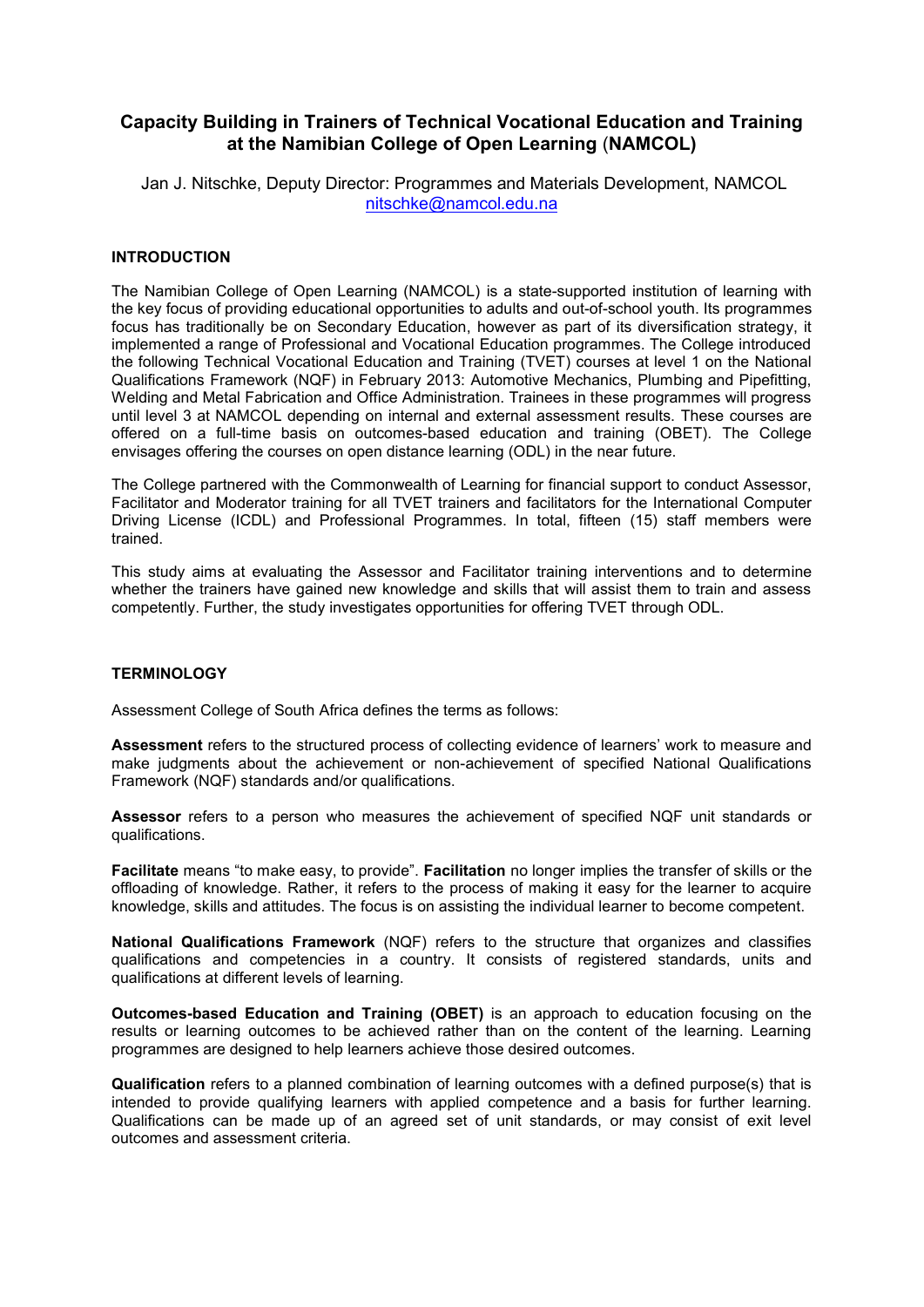### **LITERATURE REVIEW**

The training of Trainers (also known as Instructors) in TVET is an important component of the successful implementation of such courses. Whether it is at school level or at vocational centre level, in both cases, TVET courses are best taught by well-qualified Trainers.

As TVET has traditionally been taught only through the contact mode of study, there is resistance in some education circles for the implementation of TVET in ODL, as is evident in discussions with stakeholders. NAMCOL experience similar challenges to what was discussed at the international conference on Vocational Education and Training through Open Schooling in February 2006 in India (COL & NIOS, 2006). The report explains that since there should be recognition of TVET through ODL from national agencies for accreditation and registration; there is need to meet the constantly changing requirements of technology and industry; there is need for use of ICTs for development of instructional material, programme delivery and support systems. In Namibia, in particular, there is a need for changes in wrong perceptions about the quality and value addition of TVET.

Namibia is in the process to develop a new school curriculum and TVET training will soon be introduced in the mainstream education. NAMCOL was pro-active by starting with such courses early, but was challenged with the shortfall of qualified TVET trainers in the country. There is a need to capacitate trainers with additional skills as required by the Namibia Training Authority (NTA). Two of such required training programmes are the Assessor and Facilitator trainings, to ensure that trainers are competent in these fields.

Since trainers in the field are training through contact mode, it is difficult for them to change to ODL, without understanding the dynamics of distance training. Therefore, NAMCOL is offering the courses through contact mode for small numbers of trainees in the first intake. However, the College intends to expand the programmes to more centres and require the trainers to be able to employ open distance learning methodologies.

It is also important that suitable materials are developed for both print and e-learning in line with open distance learning requirements. Since past materials development processes for TVET only provided for contact mode, the materials are not addressing the challenges of distance learning trainees. These challenges are not unique to NAMCOL as Pant and Verma (2013:5-6) explained in their article on VET training through ODL: challenges and strategies. They listed some major issues and concerns that needed to be addressed as: "develop suitable learning materials for learners, both print as well as non-print; designing and putting a well-conceived quality assurance programme in place to ensure quality in skill training; and encourage increasing use of Information and Communication Technology (ICT) and provide online learning to learners in difficult to reach areas" amongst others. These are the same challenges that NAMCOL is experiencing and need to find creative ways of addressing if TVET is to be recognised in ODL.

This is also in line with the thinking of INVEST who "challenges TVET teachers, managers and policy makers to change the way they think about how to provide technical and vocational skills training. It involves using educational media and technology in flexible approaches" (COL, 2013:1).

Content in technical subjects in TVET lean itself to wider integration of technology. Youth and young adults are forerunners in the use of technology, therefore in the facilitation of TVET content the trainees can make a huge contribution through audio and video clips, animations, simulations and other creative ways to make learning interesting and fun.

Kurnia, D. & Ilhamdaniah (2013) explain that "the quality of teachers determines the quality of education in general and occupational competence specifically." Therefore, there is a need to improve the professionalism and skill levels of teachers in general and TVET teachers in specific.

The National Standards for Adult Educators in Namibia (MoE, 2010:99) describe similar approaches to learning and assessment. It also relates to competency-based assessment techniques where "learner progress is measured against learning outcomes and associated criteria. It is not measured against the level and degree of development of other learners."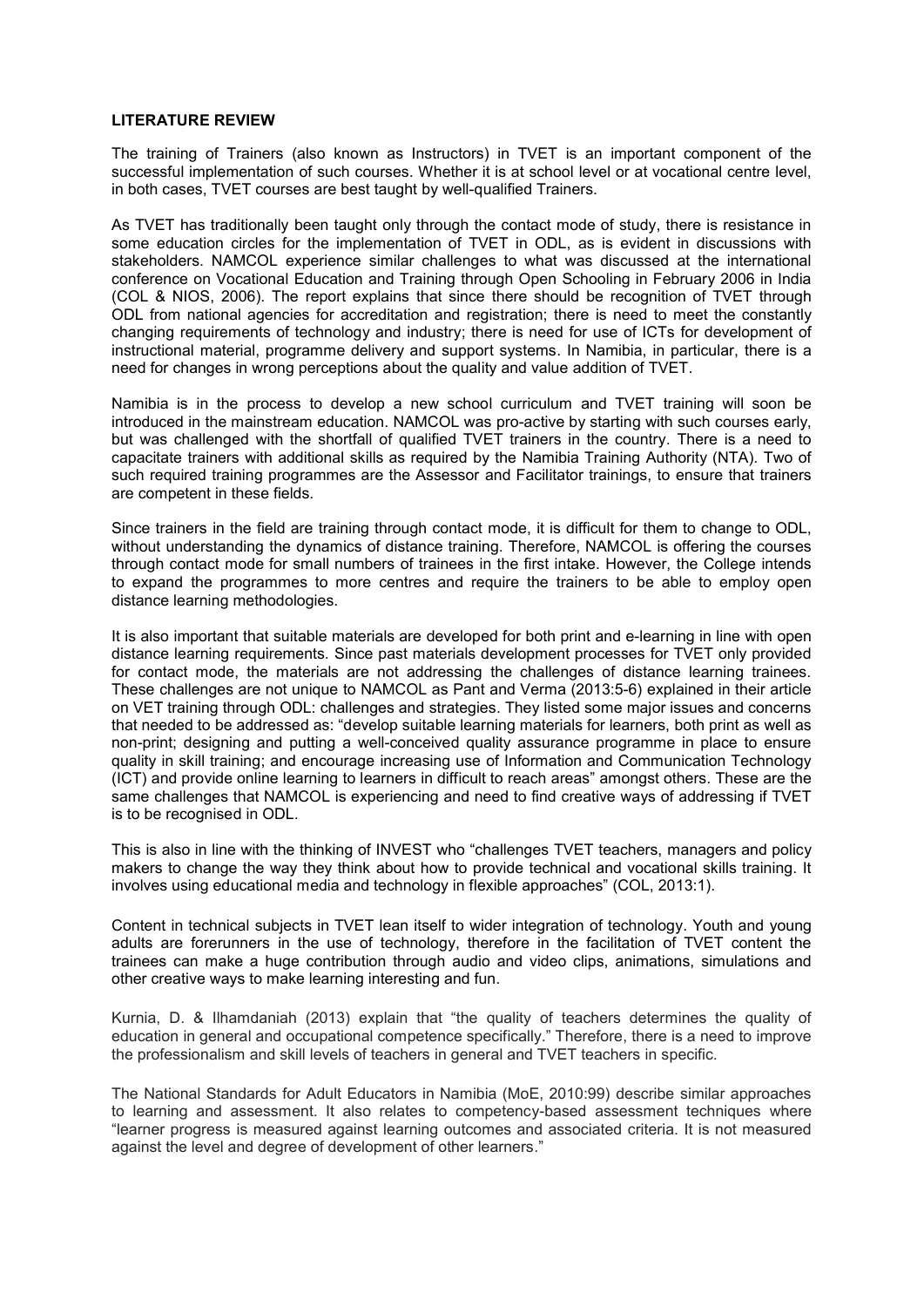Both facilitation and assessment are important components of training where the skill level of trainers will hugely impact on the success of the training programme. Facilitation does not need to be through contact sessions. Once systems and suitable materials are in place, facilitation can take place over a distance and in the comfort of the home of the learner.

### **METHODOLOGY**

Mixed methodologies were employed, where both qualitative and quantative data were collected.

Questionnaires were developed, based on the training objectives, and distributed to candidates to indicate their knowledge, skills and experience before and after the training. The data from questionnaires were entered in Excel and analysed for common responses. The responses were recorded either in tables as quantitative data and then converted in charts; or recorded as quotes with reference to specific objectives of the training.

A focus group discussion was held with all participants and their reflections on the training are presented. Five (5) of the participants were interviewed for triangulation and to get clarity on some of the responses.

The facilitator was interviewed to get a perspective of the training interventions and what should have been achieved. Particular reference was made to the participation of trainees and their responses to the training.

In addition, three (3) trainers of technical courses were interviewed to gauge their views of offering TVET through ODL.

#### **DEMOGRAPHICS**

Below is a brief summary of each of the aspects of demographics that were considered for the participants.

#### **Gender**

There were two third's males and one third females in the training. This selection was not by design, but rather due to staff members employed as trainers and their supervisors.

#### **Age**

The highest age group of respondents was between the ages of 20-30 years (33%). This was followed by the equal number of respondents between the age of 31-40 years and 41-50 years (27%) and the least respondents' age group was between the ages of 51-60 years (13%).

### **Highest Qualifications**

The highest number of respondents had certificates (33%) followed by an equal number with diplomas and Bachelor degrees (27%) and the least respondents had Masters degrees (13%).

#### **FINDINGS**

The findings are presented under the headings of the two trainings that were conducted, namely Assessor and Facilitator training. Moderator training is excluded for the purpose of this paper.

**Assessor** training focussed on the following aspects: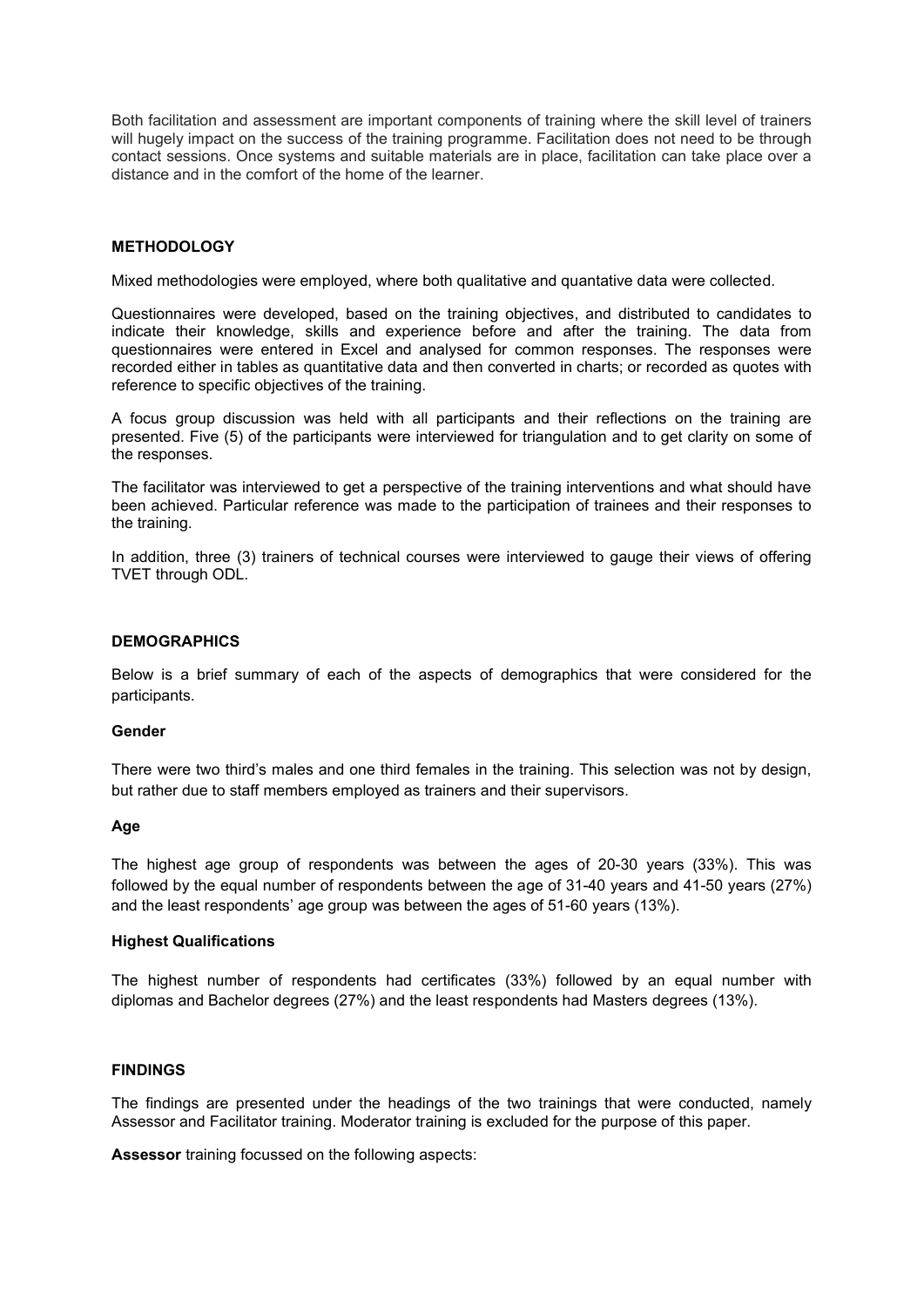- **•** Planning and preparing for assessment;
- **•** Conducting an assessment; and
- **Providing feedback to assessment candidates and other relevant parties.**



The charts below present the data before and after the training for each aspect.

Most of the participants (54%) had only done assessment at school level, while a third of them (33%) had little to no knowledge of planning and preparing for assessment. After the training, 54% of them felt they were skilled in planning and preparing for assessment, while 13% indicated that they were fully competent and skilled.



Before the training, 53% of the respondents had knowledge, skills and experience of conducting an assessment only at school level, followed by a number of respondents with little to no knowledge, skills and experience of conducting an assessment (40%). This changed to an improved understanding for 53% of them, with 27% feeling fully competent and skilled after the training.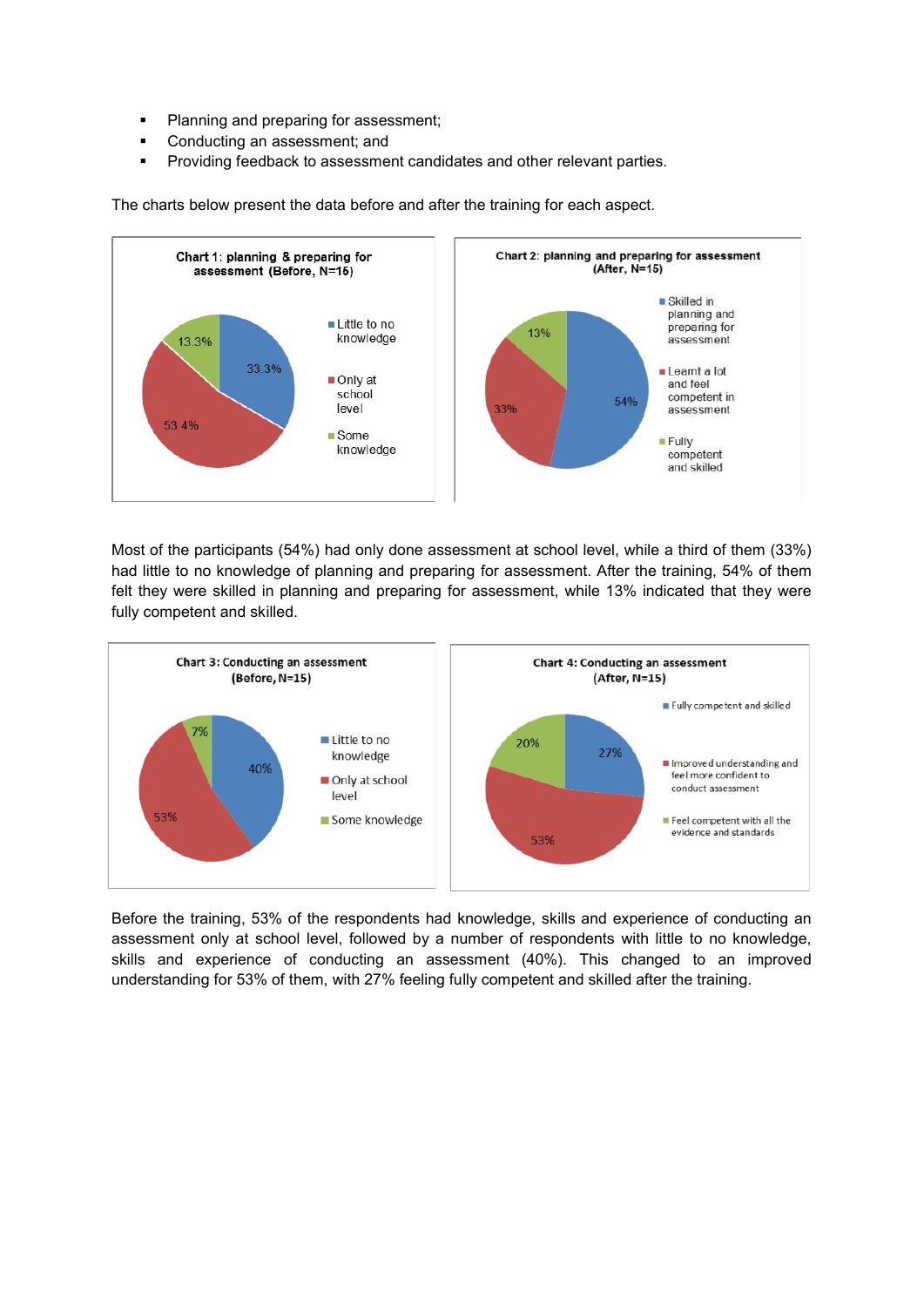

An overall majority (73%) of respondents only had knowledge, skills and experience of providing feedback to assessment candidates and other relevant parties at school level with 20% having little to no knowledge. However, 60% felt competent in providing feedback after the training, with 20% each feeling either fully competent and skilled or having an improved understanding of outcome-based assessment. .

**Facilitator** training provided the TVET staff members with facilitation skills based on preparation and planning for facilitation, resources and all equipment involved in being a good facilitator and employing appropriate methods.

The intervention also addressed the following competencies in relation to facilitation:

- ß Setting up a professional facilitation plan;
- **•** Preparing for facilitation;
- **Facilitating using different thinking styles and methodologies;**
- **EXECT** Identifying the different characters & personalities of students; and
- ß Evaluating facilitation using appropriate methods.

The majority of the participants (47%) had a reasonable background of facilitation and the different components of facilitator training since they were former teachers.

Some respondents (20%) indicated that they had little knowledge of facilitation since they were never formally trained in this area. In total, 33% of them indicated that they just do training in the traditional way as they have seen by example.

The Facilitator had the following to say:

"The group of participants was efficient and dynamic, which resulted in a very cooperative active learning environment for all participants. It was visible that the understanding of the participants has been developed remarkably and the personal and professional development was one of the major achievements of the course. Participants felt that they are now confident enough to conduct any facilitation that come across their way and that they are competent and fully equipped now."

Both the participants and facilitator had positive feedback on the impact that the training had made on the TVET trainers.

# **Open Distance Learning**

Interviews were conducted with three trainers to gauge their ideas on delivering TVET through ODL. Since they were never involved in offering the courses through ODL, they could not visualise exactly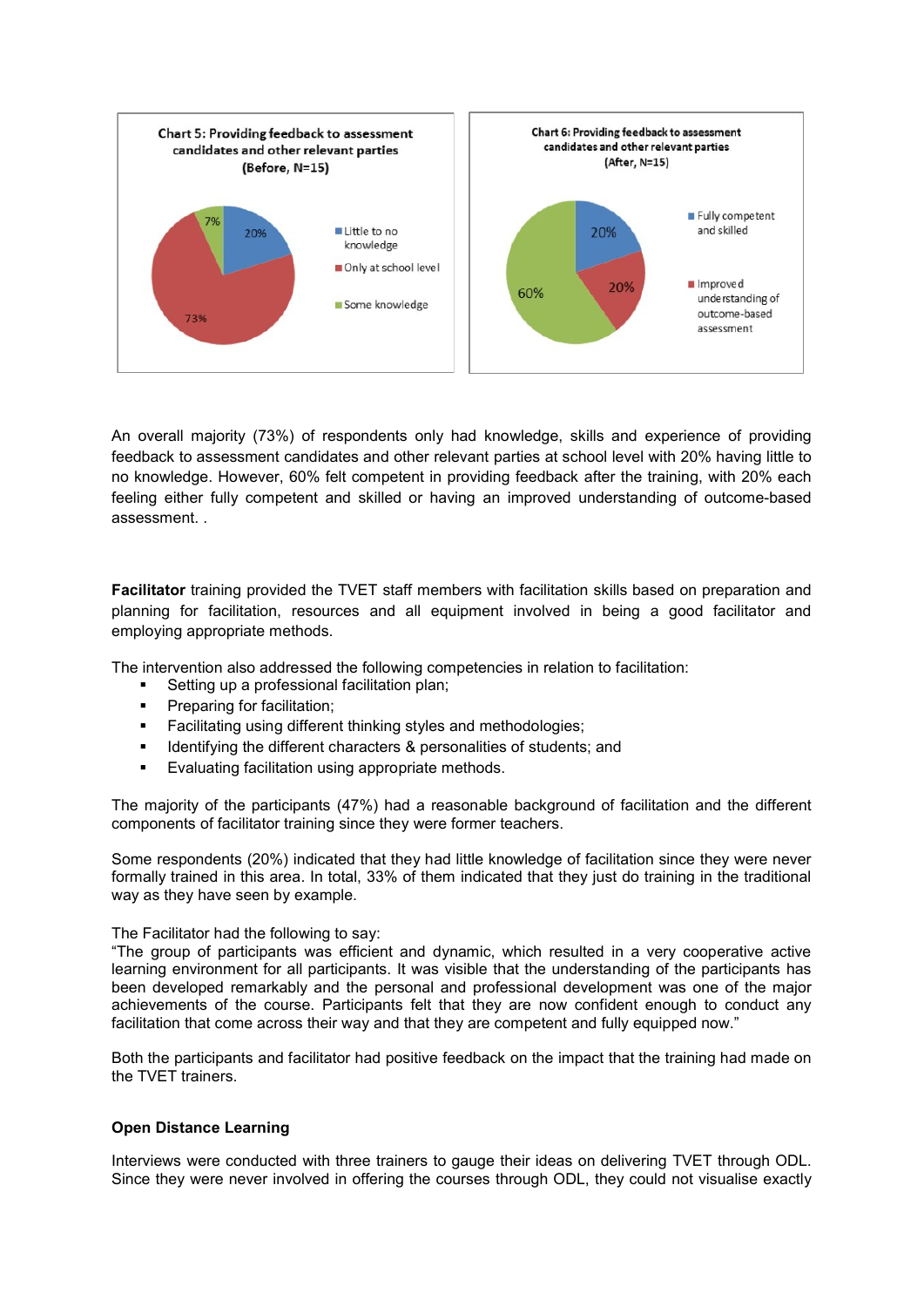how this would work. However, they expressed willingness to give it a chance, especially related to the theoretical parts. Interviewees indicated that trainees would be given all the course materials to study on their own and report to contact centres for discussions with trainers at particular intervals. Such contact sessions should be one to two weeks per month, depending on the volume of content and the length of the course. Most courses are expected to be six month long.

In addition, interviewees indicated that multimedia can be employed to assist trainees in understanding the content, but also to provide visual material for practical activities. A range of audio and video material, as well as animations are available for trainees to use, while studying on their own.

As far as practical work is concerned, interviewees indicated that trainees will need more contact time, as they might not have access to the necessary equipment and tools to practice the required skills. One of them expressed his concern as follows: "Although it might be possible to attach them to industry in their home towns, many of the smaller industries might not be operating on the required standards for them to receive the appropriate training. Hence, it will be important to have contact time to ensure that the required standards are met for external assessment."

### **DISCUSSION**

The discussion focuses on the three areas for which data were collected and presented, namely assessor training, facilitator training and open distance learning. Both assessment and facilitation are key skills for trainers in the successful implementation of ODL programmes. Assessment in TVET is very unique and trainers need to be competent in ensuring that their assessment techniques are relevant and appropriate. Facilitation is different than teaching and the techniques taught in the training can be used effectively in ODL.

#### **Assessor training**

It is evident that the majority of these staff members did not know much of assessment in TVET before the training. However, after the training the majority of the participants have improved their knowledge, skills and experience in relation to planning, preparing, conducting, and providing feedback for assessment in TVET. They now feel competent and skilled and are able to conduct an assessment with confidence. Up to 54% of the respondents felt they were skilled in planning and preparing for assessment after the training; 53% of them experienced an improved understanding and felt more competent in conducting assessment and 60% felt competent in providing assessment feedback. This is an indication of the impact the training has made on the trainers.

The paper does not explore deeply into the methodologies employed in assessment in TVET training; however, it is important that the assessment is conducted in a fair and transparent way. Therefore, the trainers must be competent is assessment design and in conducting the assessment. In the case of outcomes-based and competency-based assessment, the trainees must demonstrate that they are ready for assessment, before they are externally assessed. Internal assessment is conducted by the trainer and when the trainee is competent, external assessment is conducted. This can become a very cumbersome process and hence the importance of continuing capacity building.

# **Facilitator training**

The intervention on facilitation appears to have been conducted successfully. Although many of the participants were former teachers and thought that they understood facilitation, they realised during and after the training that facilitation is different from teaching. It is clear that they had little understanding of facilitation in TVET before the training.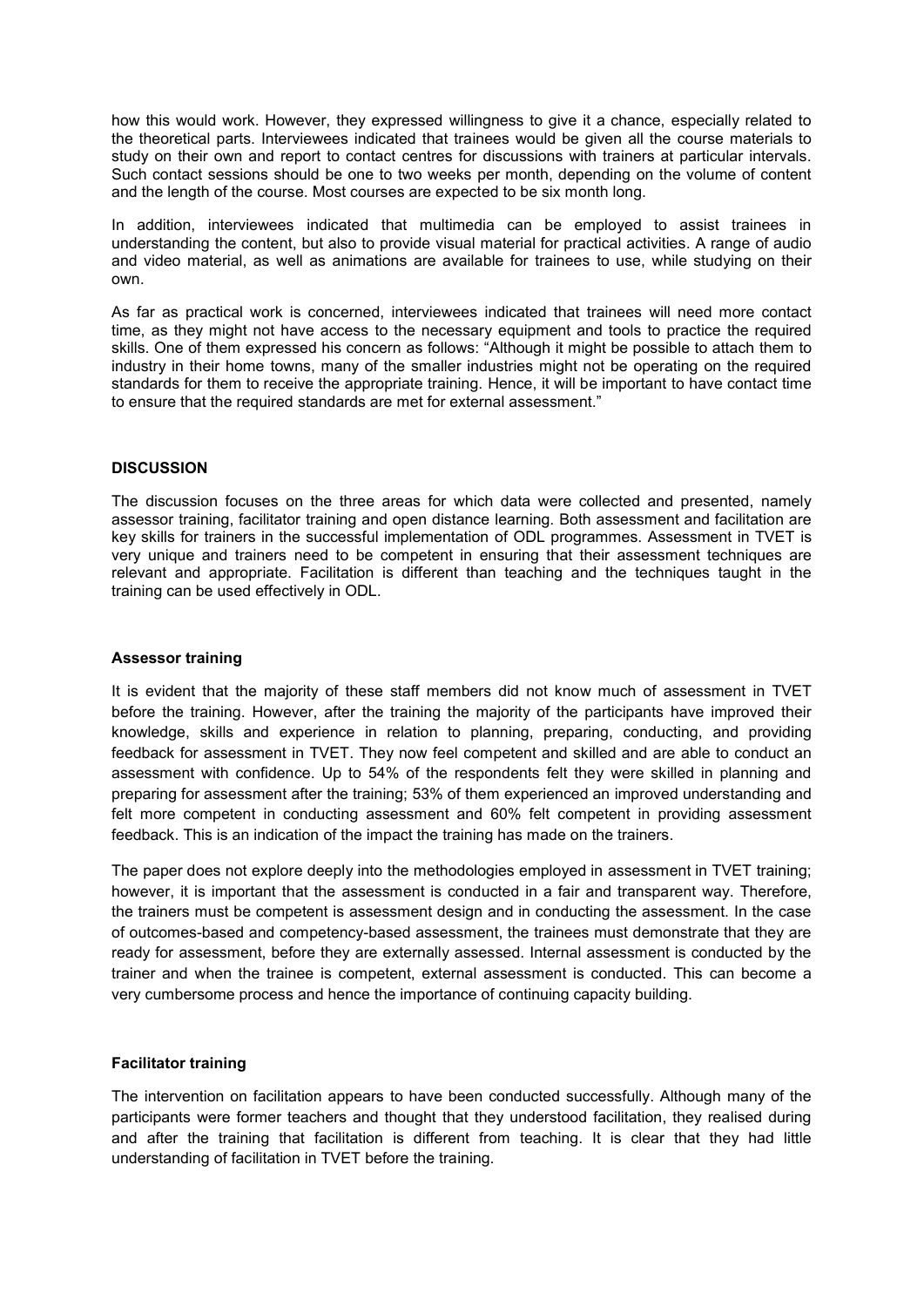After the training the participants were excited about their newly gained knowledge and skills. Hence, some of them indicated that they now know how to conduct facilitation, and understood the important role of the facilitator. It was interesting to note that they indicated that teachers would perform better in schools with this kind of training. This shows how they appreciated the methodologies employed in the training.

Having all the technology and opportunities provided by multimedia, it will be a waste if the trainers resort back to traditional teaching methodologies after this intervention. Multimedia provide opportunity to trainers in using the facilitation method as every trainee can progress at his/her own pace, while the trainer provides guidance, support and focus on difficult parts of the content.

### **Open Distance Learning**

NAMCOL will be obliged to offer TVET through open distance learning as the College does not have sufficient funds to sustain the current practice of full-time tutoring of trainees. Most of the trainees have passed grade 12, which is registered at level 3 on the NQF, while the TVET courses are starting at level 1; and to be completed at level 3. Therefore, the trainees can be expected to master the content with relative ease.

One of the immediate challenges is that the course materials that are used are not developed for the ODL environment. Therefore, there is a need to revise the course material to meet the needs of distance learning trainees. In terms of multimedia, there is a wide range of open source materials available that can be used to supplement the print-based materials.

In view of the uncertainties expressed by the trainers who were interviewed, the College will have to develop a concept document to outline the implementation of TVET-ODL. The concept document can be developed with input from trainers, but also with best practice examples from the region and elsewhere in the world. Once there is clarity on how such implementation would take place and trainers are sufficiently capacitated for the implementation, the process can take its course.

#### **CONCLUSION**

Now that the trainers had been trained in facilitation and assessment it is important to monitor them in their training to determine whether the new knowledge and skills are utilised. This will provide an opportunity for further research in this area.

More work need to be done in mapping the way forward for the implementation of ODL; and especially the employment of Information Communication Technologies in TVET training at NAMCOL. The development and use of multi-media content is part of the strategies of the institution. Offering TVET through ODL will bring new inspiration and opportunities to this exiting field of training.

#### **REFERENCES**

Assessment College of South Africa (2012) Training Manual, Conduct Outcomes-based Assessment. Assessment College of South Africa (Pty) Ltd: Johannesburg.

Assessment College of South Africa (2012) Training Manual, Conduct Moderation of Outcomesbased Assessment. Assessment College of South Africa (Pty) Ltd: Johannesburg.

Assessment College of South Africa (2008) Training Manual, Facilitate Learning Using a Variety of Given Methodologies. Assessment College of South Africa (Pty) Ltd: Johannesburg.

Commonwealth of Learning (2013) The key to increasing access and improving quality in TVET, INVEST Africa. COL: Vancouver.